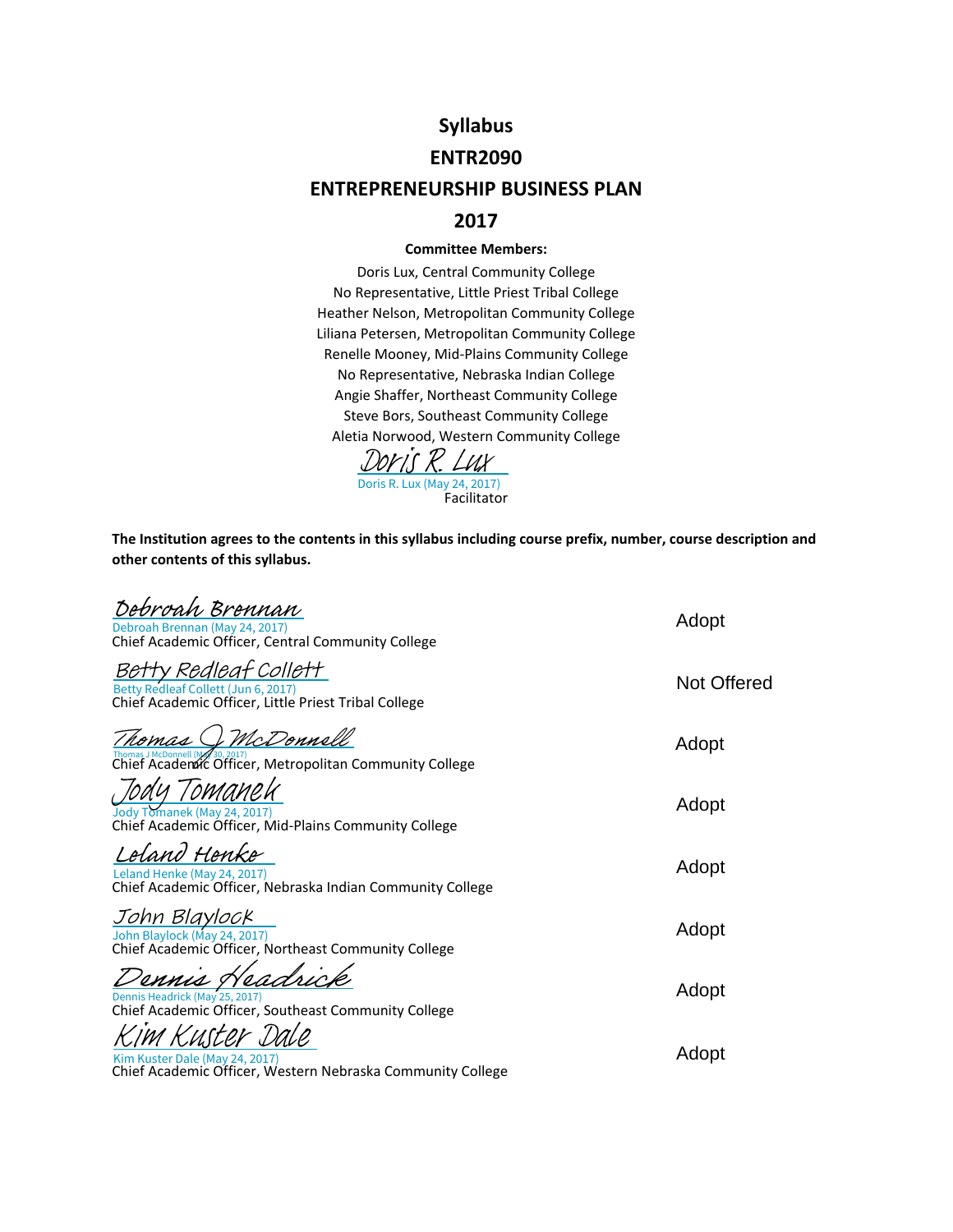## **I. CATALOG DESCRIPTION**

| Course Number:        | <b>ENTR2090</b>                                                                                                                                                                                                                                                                                                                                                    |
|-----------------------|--------------------------------------------------------------------------------------------------------------------------------------------------------------------------------------------------------------------------------------------------------------------------------------------------------------------------------------------------------------------|
| Course Title:         | Entrepreneurship Business Plan                                                                                                                                                                                                                                                                                                                                     |
| Prerequisite $(s)$ :  | None                                                                                                                                                                                                                                                                                                                                                               |
| Catalog Description:  | The student will evaluate a business concept and create a business<br>plan. Students will assess the strengths and weaknesses of a<br>business concept; apply research data into the plans; and prepare<br>the financial projections for the business concept. Students will<br>identify and evaluate various resources available for funding small<br>businesses. |
| Credit Hours:         | 3.0 semester $/$ 4.5 quarter hours                                                                                                                                                                                                                                                                                                                                 |
| <b>Contact Hours:</b> | 45 hours                                                                                                                                                                                                                                                                                                                                                           |

# **II. COURSE OBJECTIVES/COMPETENCIES**

#### *Course will*:

- 1. Discuss the components of an effective business plan.
	- 1) Identify funding sources.
	- 2) Explain the impact of an effective business presentation.
	- 3) Develop an effective business plan for an entrepreneurial venture.
	- 4) Explore various formats of business plans.
	- 5) Analyze research data as it relates to an entrepreneurial venture.
	- 6) Assess strengths and weaknesses of a business concept.

# **III. STUDENT LEARNING OUTCOMES**

*Students will be able to*:

- 1) Develop a well-defined business concept statement.
- 2) Develop an effective business plan to include the following sections: Product and/or Service, Management, Marketing, Financial, Operating, and Human Resources Plan.
- 3) Analyze funding sources
- 4) Conduct an effective business presentation.

# **IV. CONTENT/TOPICAL OUTLINE**

#### **Unit I**

Prepare an effective business plan to include the following sections:

Executive Summary Company Description and Mission Management Human Resource Plan Financial Statements Operating and Technology Product or Service Marketing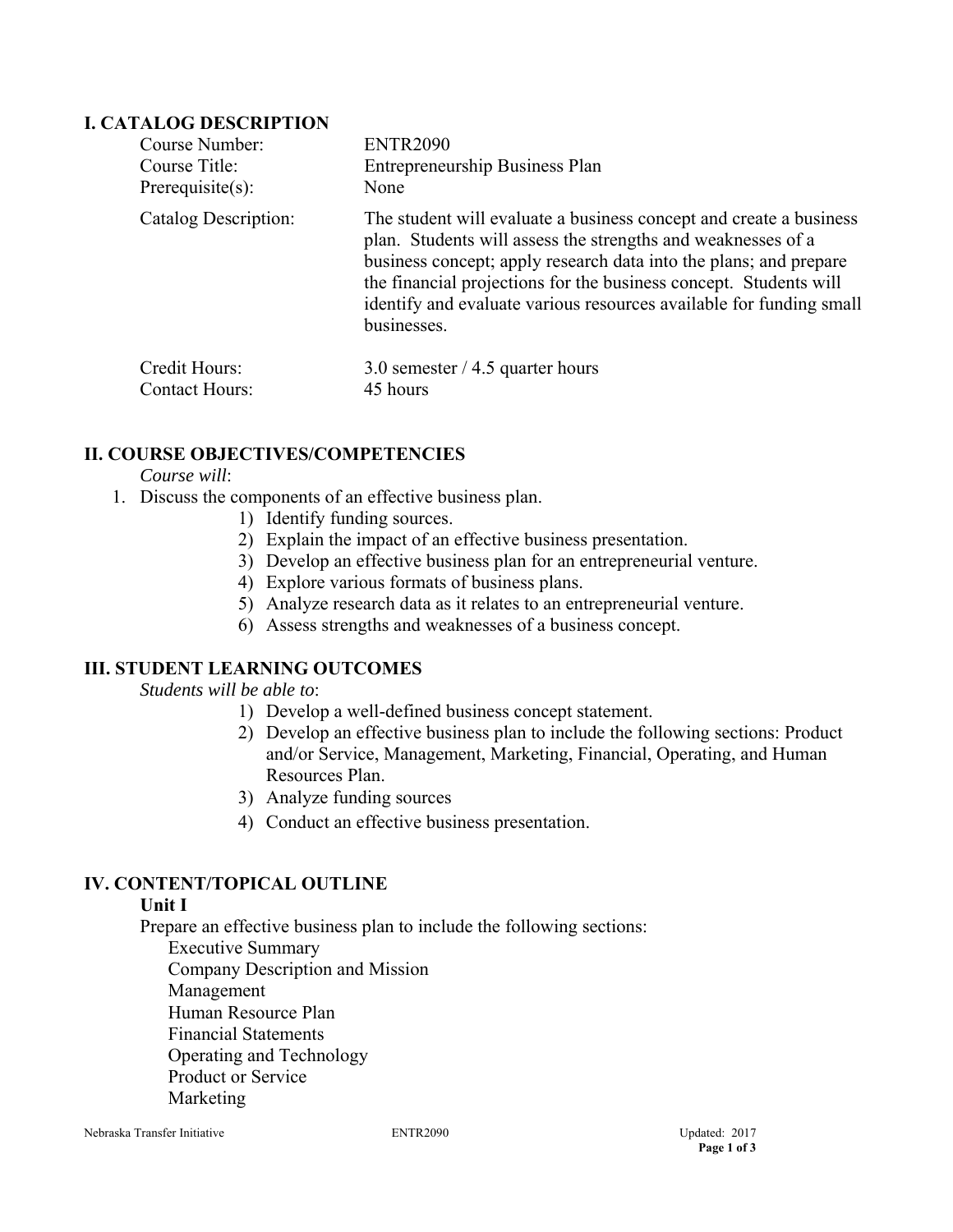Opportunities and Critical Risks Milestones and Succession Plan Appendix

#### **Unit 2**

- 1. Financial Statement Interpretation
- 2. Review Funding Sources

## **Unit 3**

- 1. Prepare an effective business presentation
- 2. Deliver Business Plan Presentation

# **V. INSTRUCTIONAL MATERIALS:**

**Recommended text(s):** *The Successful Business Plan: Secrets and Strategies, by Rhonda Abrams, PrintShop, Current Edition E Myth Revisted, by Michael Gerber, Harper Collins*  **Supplements:**  *BusPlan Pro BizBuilder Business Model Generation.com Udacity.com BusinessModelGeneration.com by Alexander Osterwalder and Wves Pigneur Sba.gov Keys to successful Business start-up, NBDC Strategizer.com Worksheets/Make Decisions, GrowthWheel Value Proposition Design, Osterwalder Score.org* 

## **VI. METHODS OF PRESENTATION** *(can vary per instructor)*

- Explanation and /or lecture Video presentation Student reports Role play Guest speaker Small group activities **Discussion** PowerPoint presentation Field trips
- Internet activities